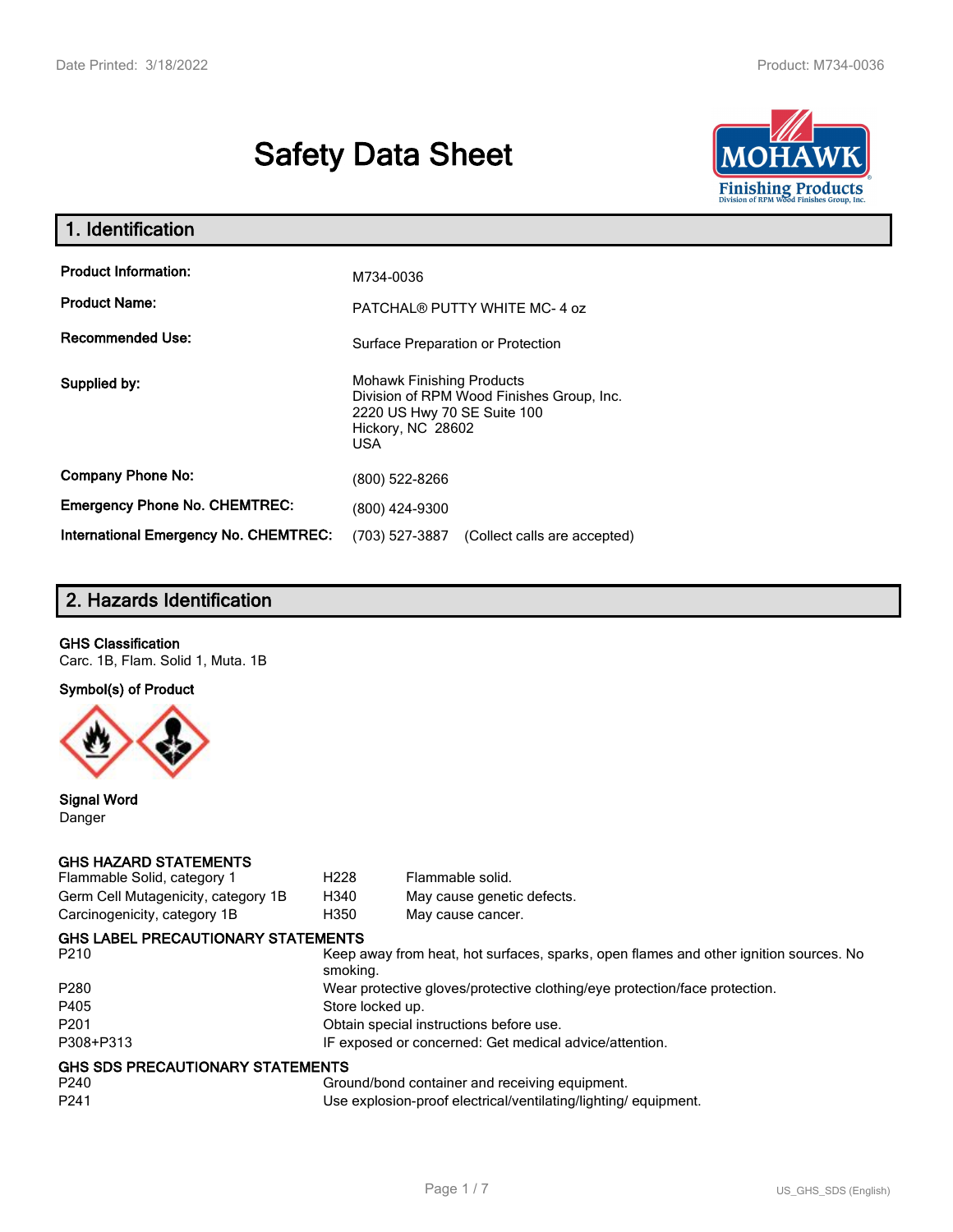# **3. Composition/Information on ingredients**

| <b>Chemical Name</b>         | CAS-No.    | Wt. %       | <b>GHS Symbols</b> | <b>GHS Statements</b> |
|------------------------------|------------|-------------|--------------------|-----------------------|
| crystalline silica           | 14808-60-7 | 25-40       | No Information     | No Information        |
| petroleum distillate         | 64742-48-9 | 25-40       | GHS08              | H304-340-350          |
| modified complex hydrocarbon | 64742-60-5 | $2.5 - 10$  | GHS07              | H332                  |
| titanium dioxide             | 13463-67-7 | $2.5 - 10$  | GHS08              | H351                  |
| mixed glycercides            | 68308-54-3 | $2.5 - 10$  | No Information     | No Information        |
| polyethylene wax             | 8002-74-2  | $1.0 - 2.5$ | GHS07              | H332                  |

The exact percentage (concentration) of ingredients is being withheld as a trade secret.

The text for GHS Hazard Statements shown above (if any) is given in the "Other information" Section.

# **4. First-aid Measures**



FIRST AID - EYE CONTACT: IF IN EYES: Rinse cautiously with water for several minutes. Remove contact lenses, if present and easy to do. Continue rinsing. If eye irritation persists: Get medical advice/attention.

FIRST AID - SKIN CONTACT: IF ON SKIN: Gently wash with plenty of Soap and Water. If skin irritation occurs: Get medical advice/ attention.

FIRST AID - INGESTION: IF SWALLOWED: rinse mouth. Do NOT induce vomiting. IF exposed or if you feel unwell: Call a POISON CENTER or doctor/physician.

FIRST AID - INHALATION: IF INHALED: If breathing is difficult, remove victim to fresh air and keep at rest in a position comfortable for breathing. IF exposed or if you feel unwell: Call a POISON CENTER or doctor/physician.

# **5. Fire-fighting Measures**

**SPECIAL FIREFIGHTING PROCEDURES:** Evacuate all persons from the fire area to a safe location. Move non-burning material, as feasible, to a safe location as soon as possible. Fire fighters should be protected from potential explosion hazards while extinguishing the fire. Wear self-contained breathing apparatus (SCBA) and full fire-fighting protective clothing. Thoroughly decontaminate all protective equipment after use. Containers of this material may build up pressure if exposed to heat (fire). Use water spray to cool fire-exposed containers. Use water spray to disperse vapors if a spill or leak has not ignited. This precaution will help prevent the accumulation of an explosive vapor-air mixture after the initial fire is extinguished.

**FIREFIGHTING EQUIPMENT:** This is a NFPA/OSHA flammable solid. Follow NFPA 400, Chapters 5 and 13 for fire protection and fire suppression. Use a dry chemical, carbon dioxide, or similar ABC fire extinguisher for incipient fires. Water may be used to cool and prevent rupture of containers that are exposed to heat from fire.

## **6. Accidental Release Measures**

#### **ENVIRONMENTAL MEASURES:** No Information

**STEPS TO BE TAKEN IN CASE MATERIAL IS RELEASED OR SPILLED:** Follow personal protective equipment recommendations found in Section VIII. Personal protective equipment needs must be evaluated based on information provided on this sheet and the special circumstances created by the spill including; the material spilled, the quantity of the spill, the area in which the spill occurred, and the training and the expertise of employees in the area responding to the spill. Never exceed any occupational exposure limits. Shut off ignition sources; including electrical equipment and flames. Do not allow smoking in the area. Do not allow the spilled product to enter public drainage system or open waterways.

## **7. Handling and Storage**



**HANDLING:** Avoid inhalation and contact with eyes, skin, and clothing. Wash hands thoroughly after handling and before eating or drinking. In keeping with safe handling practices, avoid ignition sources (smoking, flames, pilot lights, electrical sparks); ground and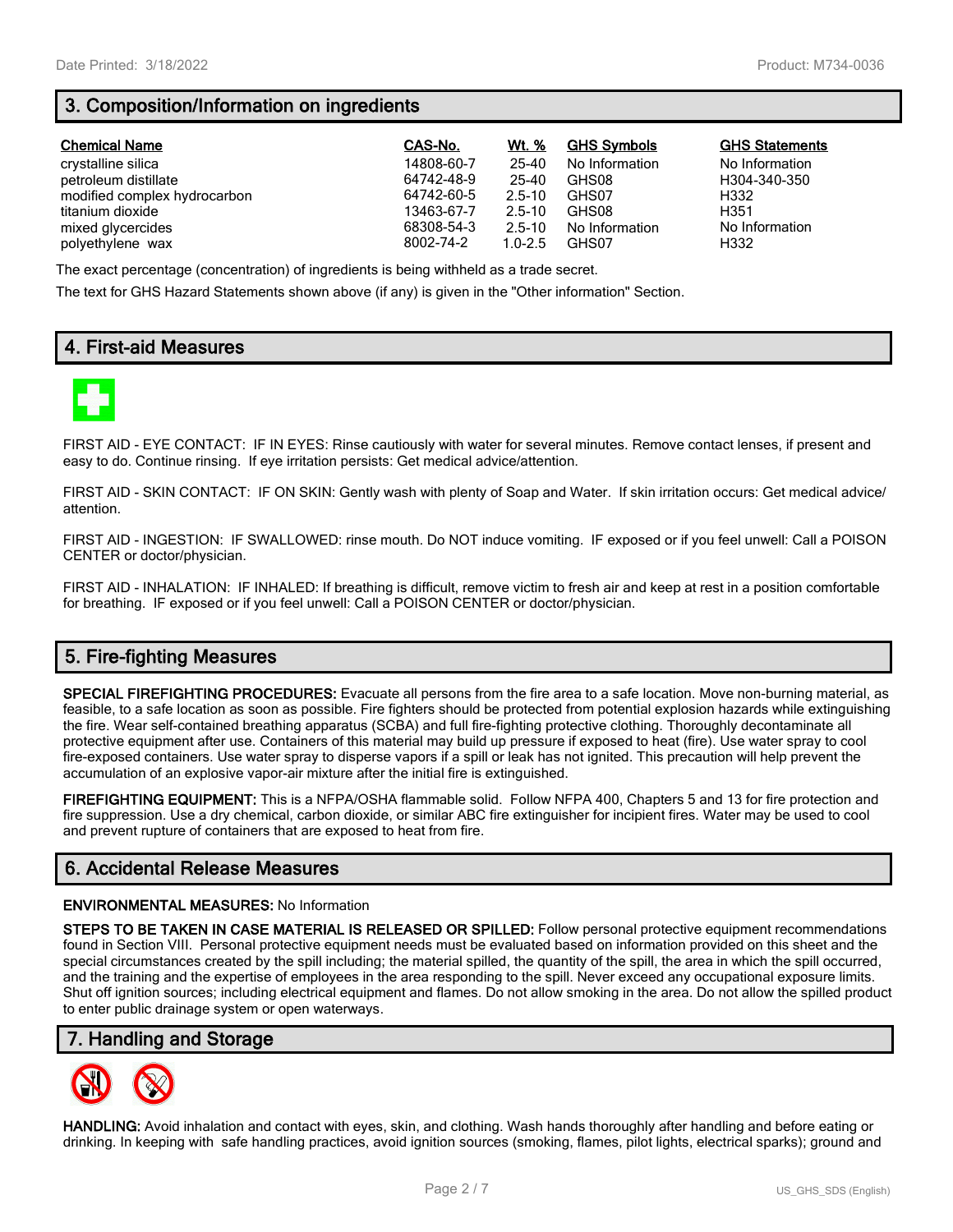bond containers when transferring the material to prevent static electricity sparks that could ignite vapor and use spark proof tools and explosion proof equipment. Empty containers may retain product residue or vapor. Do not pressurize, cut, weld, braze, solder, drill, grind, or expose container to heat, flame, sparks, static electricity, or other sources of ignition. Any of these actions can potentially cause an explosion that may lead to injury.

**STORAGE:** Keep containers closed when not in use. Store in cool well ventilated space away from incompatible materials.

#### **8. Exposure Controls/Personal Protection**

| Ingredients with Occupational Exposure Limits |                      |                       |                     |                         |  |  |
|-----------------------------------------------|----------------------|-----------------------|---------------------|-------------------------|--|--|
| <b>Chemical Name</b>                          | <b>ACGIH TLV-TWA</b> | <b>ACGIH-TLV STEL</b> | <b>OSHA PEL-TWA</b> | <b>OSHA PEL-CEILING</b> |  |  |
| crystalline silica                            | $0.025$ mg/m3        | N.D.                  | $50 \mu q/m3$       | N.D.                    |  |  |
| petroleum distillate                          | N.D.                 | N.D.                  | N.D.                | N.D.                    |  |  |
| modified complex hydrocarbon                  | N.D.                 | N.D.                  | N.D.                | N.D.                    |  |  |
| titanium dioxide                              | 10 mg/m $3$          | N.D.                  | 15 mg/m $3$         | N.D.                    |  |  |
| mixed glycercides                             | N.D.                 | N.D.                  | N.D.                | N.D.                    |  |  |
| polyethylene wax                              | $2 \text{ mg/m}$     | N.D.                  | N.D.                | N.D.                    |  |  |

**Further Advice: MEL = Maximum Exposure Limit OES = Occupational Exposure Standard SUP = Supplier's Recommendation Sk = Skin Sensitizer N.E. = Not Established N.D. = Not Determined**

#### **Personal Protection**



**RESPIRATORY PROTECTION:** In case of insufficient ventilation wear suitable respiratory equipment.

**SKIN PROTECTION:** Wear chemical resistant footwear and clothing such as gloves, an apron or a whole body suit as appropriate.



**EYE PROTECTION:** Safety glasses



**OTHER PROTECTIVE EQUIPMENT:** No Information



**HYGIENIC PRACTICES:** It is good practice to avoid contact with the product and/or its vapors, mists or dust by using appropriate protective measures. Wash thoroughly after handling and before eating or drinking.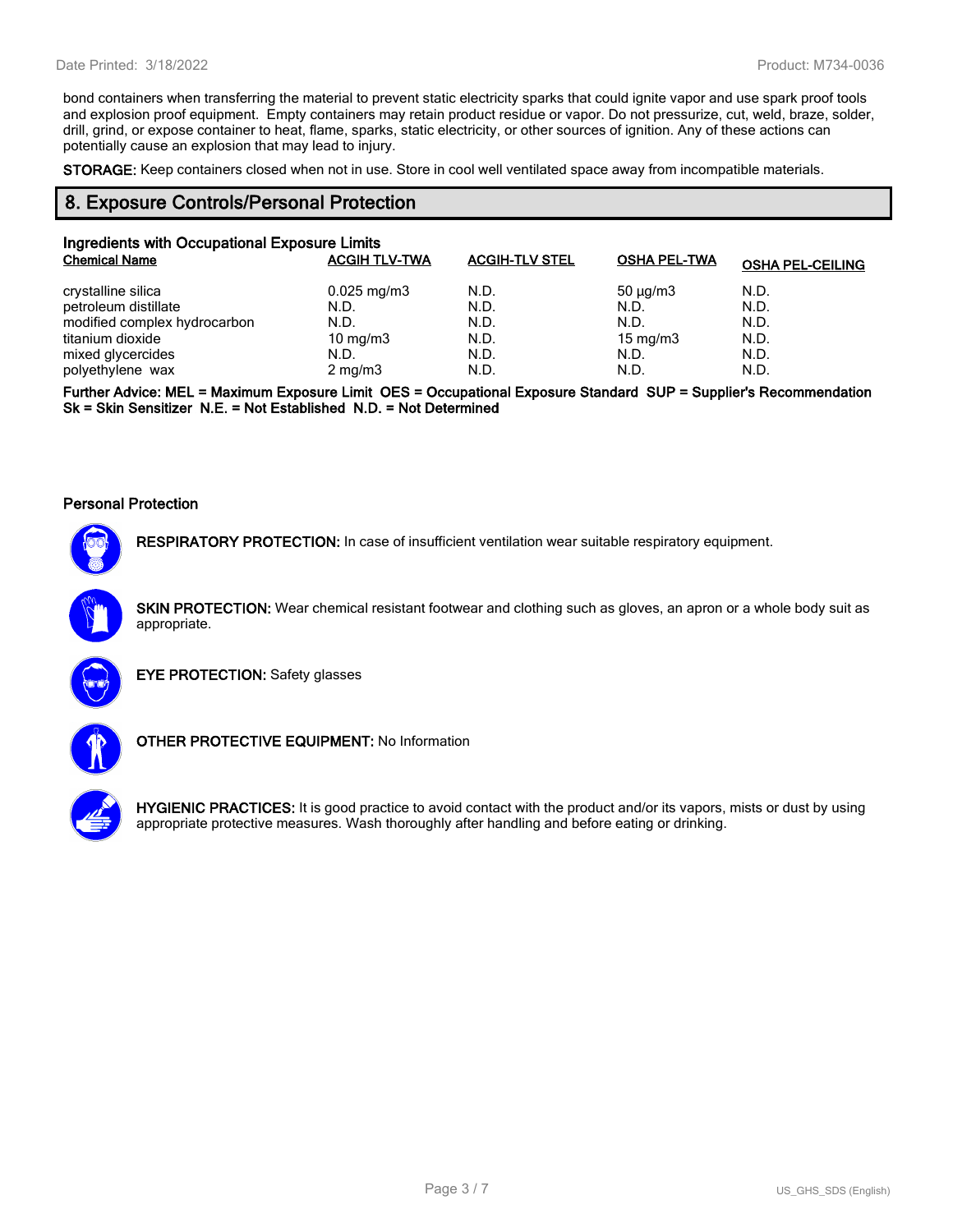**N.I. = No Information**

# **9. Physical and Chemical Properties**

| Appearance:                    | Solid                      | <b>Physical State:</b>                      | <b>SOLID</b>   |
|--------------------------------|----------------------------|---------------------------------------------|----------------|
| Odor:                          | Oily Hydrocarbon           | <b>Odor Threshold:</b>                      | Not determined |
| Density, g/cm3:                | 1.257                      | pH:                                         | Not determined |
| Freeze Point, °F:              | Not determined             | <b>Viscosity:</b>                           | Not determined |
| <b>Solubility in Water:</b>    | Not determined             | Partition Coefficient, n-octanol/<br>water: | Not determined |
| Decomposition temperature, °F: | Not determined             | <b>Explosive Limits, %:</b>                 | Not determined |
| Boiling Range, °F:             | Not determined             | Flash Point, °F:                            | 210 °F         |
| Combustibility:                | <b>Supports Combustion</b> | Auto-Ignition Temperature, °F:              | Not determined |
| <b>Evaporation Rate:</b>       | Slower than Diethyl Ether  | Vapor Pressure, mmHq:                       | Not determined |
| <b>Vapor Density:</b>          | Not determined             |                                             |                |

## **10. Stability and reactivity**

**STABILITY:** Stable under normal conditions.

**CONDITIONS TO AVOID:** Heat, flames and sparks.

**INCOMPATIBILITY:** Acids, Bases, Oxidizing agents

**HAZARDOUS DECOMPOSITION PRODUCTS:** Not determined.

## **11. Toxicological information**

**Practical Experiences**

**EMERGENCY OVERVIEW:** No Information

**EFFECT OF OVEREXPOSURE - EYE CONTACT:** No Information

**EFFECT OF OVEREXPOSURE - INGESTION:** No Information

**EFFECT OF OVEREXPOSURE - INHALATION:** No Information

**EFFECT OF OVEREXPOSURE - SKIN CONTACT:** No Information

**CARCINOGENICITY:** May cause cancer.

This product contains Titanium Dioxide, which is listed by IARC as possibly carcinogenic to humans (Group 2B). This listing is based on inadequate evidence of carcinogenicity in humans and sufficient evidence in experimental animals. This classification is relevant when exposed to titanium dioxide in dust or powder form only, including cured product that is subject to sanding, grinding, cutting, or other surface preparation activities.

#### **PRIMARY ROUTE(S) OF ENTRY:**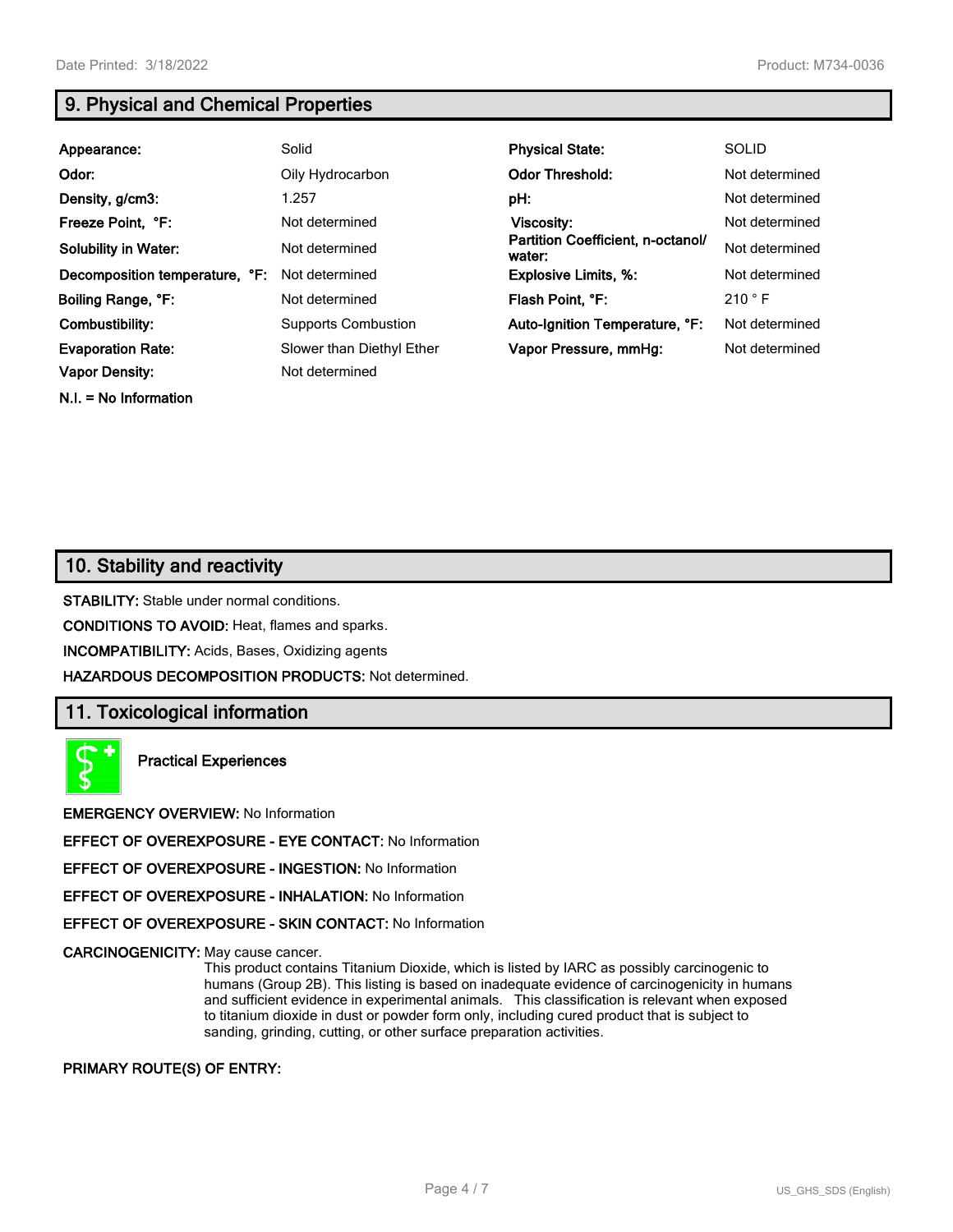## **Acute Toxicity Values**

### **The acute effects of this product have not been tested. Data on individual components are tabulated below**

| CAS-No.<br>14808-60-7<br>64742-48-9<br>64742-60-5<br>13463-67-7<br>68308-54-3<br>8002-74-2 | <b>Chemical Name</b><br>crystalline silica<br>petroleum distillate<br>modified complex hydrocarbon<br>titanium dioxide<br>mixed glycercides | Oral LD50<br>>5000 mg/kg<br>>5000 mg/kg Rat<br>>5000 mg/kg Rat<br>>10000 mg/kg Rat<br>>5001 | Dermal LD50<br>>5000 mg/kg<br>>3160 mg/kg Rabbit<br>$>3600$ mg/kg Rabbit $>20$<br>>10000 mg/kg Rabbit >20 mg/l<br>>5001 | Vapor LC50<br>>20 mg/l Rat<br>>20 mg/L Rat<br>>20.1<br>$>14$ ma/l |
|--------------------------------------------------------------------------------------------|---------------------------------------------------------------------------------------------------------------------------------------------|---------------------------------------------------------------------------------------------|-------------------------------------------------------------------------------------------------------------------------|-------------------------------------------------------------------|
|                                                                                            | polyethylene wax                                                                                                                            | >3750 mg/kg Rat                                                                             | >3600 mg/kg Rabbit                                                                                                      |                                                                   |

#### **N.I. = No Information**

## **12. Ecological information**

**ECOLOGICAL INFORMATION:** Ecological evaluation of this material has not been performed; however, do not allow the product to be released to the environment without governmental approval/permits.

## **13. Disposal Information**



**Product**

**DISPOSAL METHOD:** Waste from this material may be a listed and/or characteristic hazardous waste. Dispose of material, contaminated absorbent, container and unused contents in accordance with local, state, and federal regulations.

**STEPS TO BE TAKEN IN CASE MATERIAL IS RELEASED OR SPILLED:** Follow personal protective equipment recommendations found in Section VIII. Personal protective equipment needs must be evaluated based on information provided on this sheet and the special circumstances created by the spill including; the material spilled, the quantity of the spill, the area in which the spill occurred, and the training and the expertise of employees in the area responding to the spill. Never exceed any occupational exposure limits. Shut off ignition sources; including electrical equipment and flames. Do not allow smoking in the area. Do not allow the spilled product to enter public drainage system or open waterways.

## **14. Transport Information**

**SPECIAL TRANSPORT PRECAUTIONS:** No Information

**DOT:** NOT RESTRICTED

**IATA:** NOT RESTRICTED

**IMDG:** NOT RESTRICTED

## **15. Regulatory Information**

## **U.S. Federal Regulations:**

#### **CERCLA - SARA Hazard Category**

This product has been reviewed according to the EPA 'Hazard Categories' promulgated under Sections 311 and 312 of the Superfund Amendment and Reauthorization Act of 1986 (SARA Title III) and is considered, under applicable definitions, to meet the following categories:

Fire Hazard, Chronic Health Hazard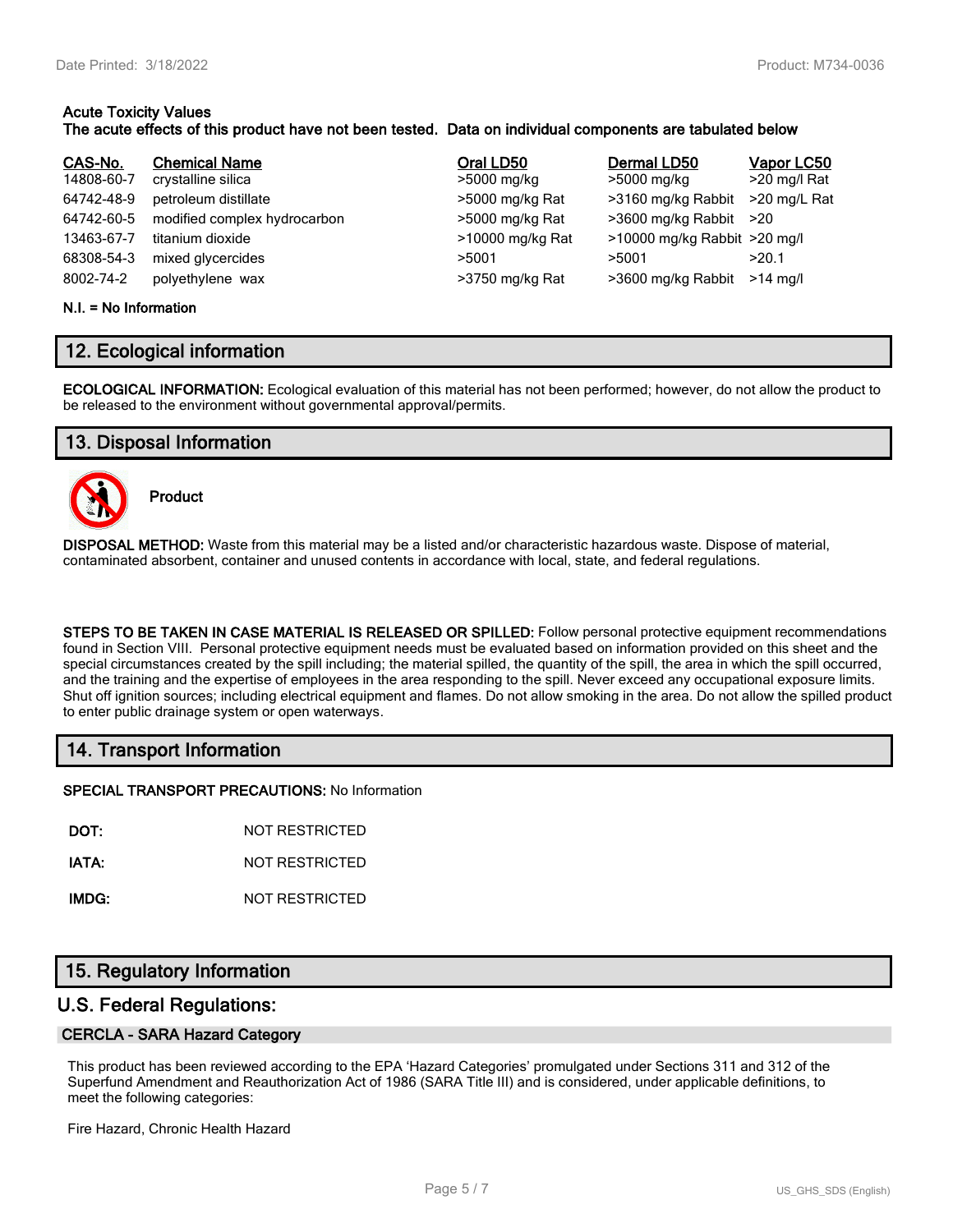#### **SARA SECTION 313**

This product contains the following substances subject to the reporting requirements of Section 313 of Title III of the Superfund Amendment and Reauthorization Act of 1986 and 40 CFR part 372:

No Sara 313 components exist in this product.

#### **TOXIC SUBSTANCES CONTROL ACT**

This product contains the following chemical substances subject to the reporting requirements of TSCA 12(B) if exported from the United States:

No TSCA components exist in this product.

## **U.S. State Regulations:**

#### **CALIFORNIA PROPOSITION 65**

WARNING: Cancer - www.P65Warnings.ca.gov.

Crystalline Silica, Cancer, 39.1935%

# **16. Other Information**

| <b>Revision Date:</b>       | 3/2/2022                                                                                                                                                                                                                                                                                                               | <b>Supersedes Date:</b>                                    | 7/28/2021 |
|-----------------------------|------------------------------------------------------------------------------------------------------------------------------------------------------------------------------------------------------------------------------------------------------------------------------------------------------------------------|------------------------------------------------------------|-----------|
| <b>Reason for revision:</b> | <b>Product Composition Changed</b><br>Substance Hazard Threshold % Changed<br>01 - Product Information<br>02 - Hazards Identification<br>03 - Composition/Information on Ingredients<br>09 - Physical & Chemical Information<br>15 - Regulatory Information<br>16 - Other Information<br>Revision Statement(s) Changed | Substance and/or Product Properties Changed in Section(s): |           |
| Datasheet produced by:      | <b>Regulatory Department</b>                                                                                                                                                                                                                                                                                           |                                                            |           |
| <b>HMIS Ratings:</b>        |                                                                                                                                                                                                                                                                                                                        |                                                            |           |

| .<br>.vıt<br>пе<br>юн |  | alll |  | . |  |  |  | Protection: |  |
|-----------------------|--|------|--|---|--|--|--|-------------|--|
|-----------------------|--|------|--|---|--|--|--|-------------|--|

**Volatile Organic Compounds, gr/ltr:** 404

**Text for GHS Hazard Statements shown in Section 3 describing each ingredient:**

| H304 | May be fatal if swallowed and enters airways.                   |
|------|-----------------------------------------------------------------|
| H332 | Harmful if inhaled.                                             |
| H340 | May cause genetic defects.                                      |
| H350 | May cause cancer.                                               |
| H351 | Suspected of causing cancer.                                    |
|      | aana far OUO Distantena ahalun in Oastian O daasulking aash ing |

**Icons for GHS Pictograms shown in Section 3 describing each ingredient:**